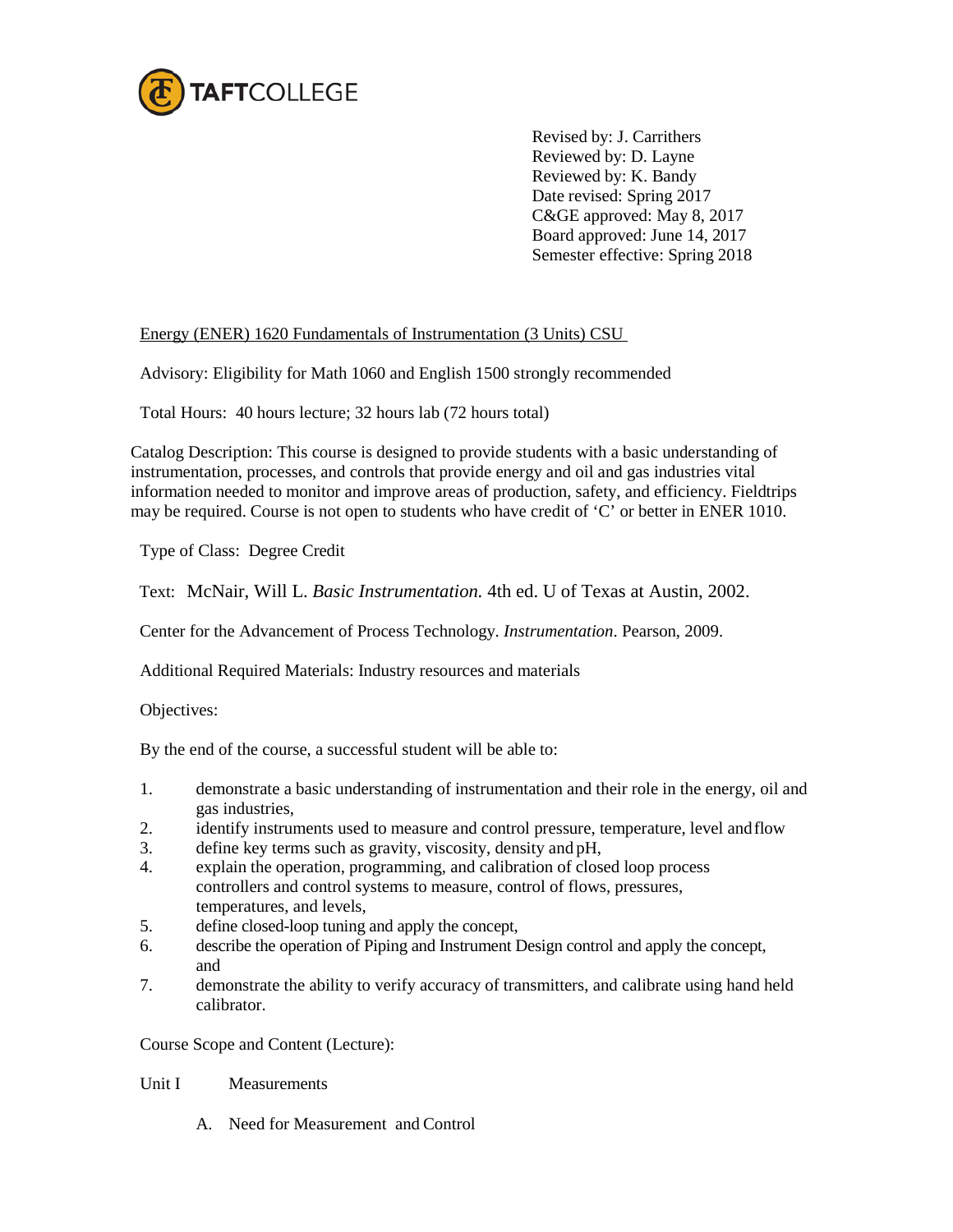

- B. Methods of Measurement
- C. Instrumentation Symbols and Diagrams
- D. Types of Control
- E. Methods or Modes of Control Types of Measurements

Unit II Final Control Elements

- A. Valves
- B. Sizing and Piping Arrangements
- C. Actuators
- D. Controlled-Volume Pumps
- E. Variable-Volume Pumps
- F. Other Final Control Elements

Unit III Electronic Automatic Controls

- A. Analog Circuits and Equipment
- B. Modes of Control and Control Loops
- C. Programmable Logic Controllers (PLC) Control Systems
- D. Specialized Flow Computers
- E. Distributed Control Systems
- F. Human-Machine-Interface (HMI)
- Unit IV Pressure Measurement and Control
	- A. Units of Pressure Measurement
	- B. Mechanical Pressure Elements
	- C. Electronic Pressure Measure
	- D. Vacuum Measurements
	- E. Pressure Controls
- Unit V Temperature Measurement and Control
	- A. Defining Temperature Measurement
	- B. Mechanical Temperature Sensors
	- C. Electronic Temperature Measurement
	- D. Electronic Temperature Transmitters
	- E. Temperature Control<br>F. Special Applications
	- Special Applications in Thermal Energy
- Unit VI Liquid-Level Measurement and Control
	- A. Defining Level Measurement
	- B. Mechanical Level Sensors
	- C. Electrical Level Measuring Devices
	- D. Level Control
	- E. Flow Measurement
	- F. Mechanical flow sensors and meters
	- G. Electronic flow sensors and meters

Unit VII Gravity, Viscosity, Humidity and pH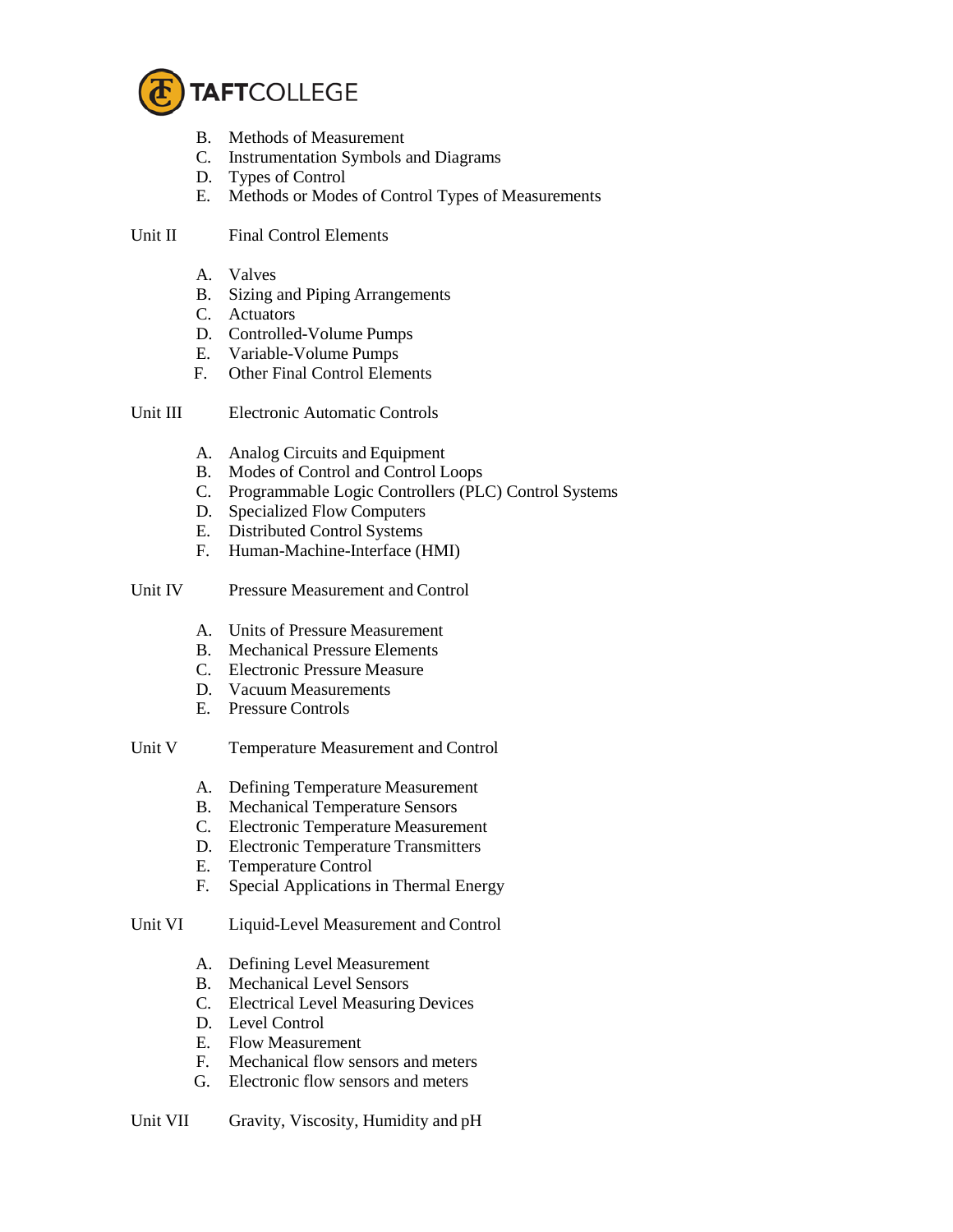

- A. Explore how gravity, viscosity, humidity influence liquids and their measurement
- B. Examine how fluid pH influences the behaviors of liquids and piping

Unit VIII Programmable Logic Controllers (PLC)

- A. PLC Operating Concepts
- B. PLCS Brands
- C. PLC Application and Loop Tuning
- Unit IX Piping and Instrument Design (P&ID)
	- A. Instrumentation and Designations
	- B. Mechanical Equipment with Names and Valves
	- C. Valves
	- D. Process Piping, Sizes, Identification
	- E. Vents, Drains, Special Fitting, Sampling Lines, Reducers, Increasers,Swaggers
	- F. Permanent Start Up and Flush Lines
	- G. Interconnection Reference
	- H. Seismic Category
	- I. Quality Level
	- J. Annunciation Inputs
	- K. Computer Control System Input
	- L. Vendor and Contractor Interfaces
	- M. Identification of Components and Subsystems
	- N. Intended Physical Sequence of the Equipment

Course Scope and Content (Laboratory):

## Unit I Measurements

- A. Introduction to Lab Safety
- B. Comparison of systems of units
- C. Measuring length
- D. Measuring time
- E. Measuring temperature
- F. Measuring mass, weight and force
- G. Measuring work and energy
- H. Measuring dimensions of various quantities

## Unit II Process Control

- A. Examine loop controllers
- B. Examine final control elements
- C. Explore methods of automatic controls
- Unit III Level Measurement
	- A. Examine liquid level controls
	- B. Use mechanical sensors to measure levels
	- C. Use electrical sensors to measure levels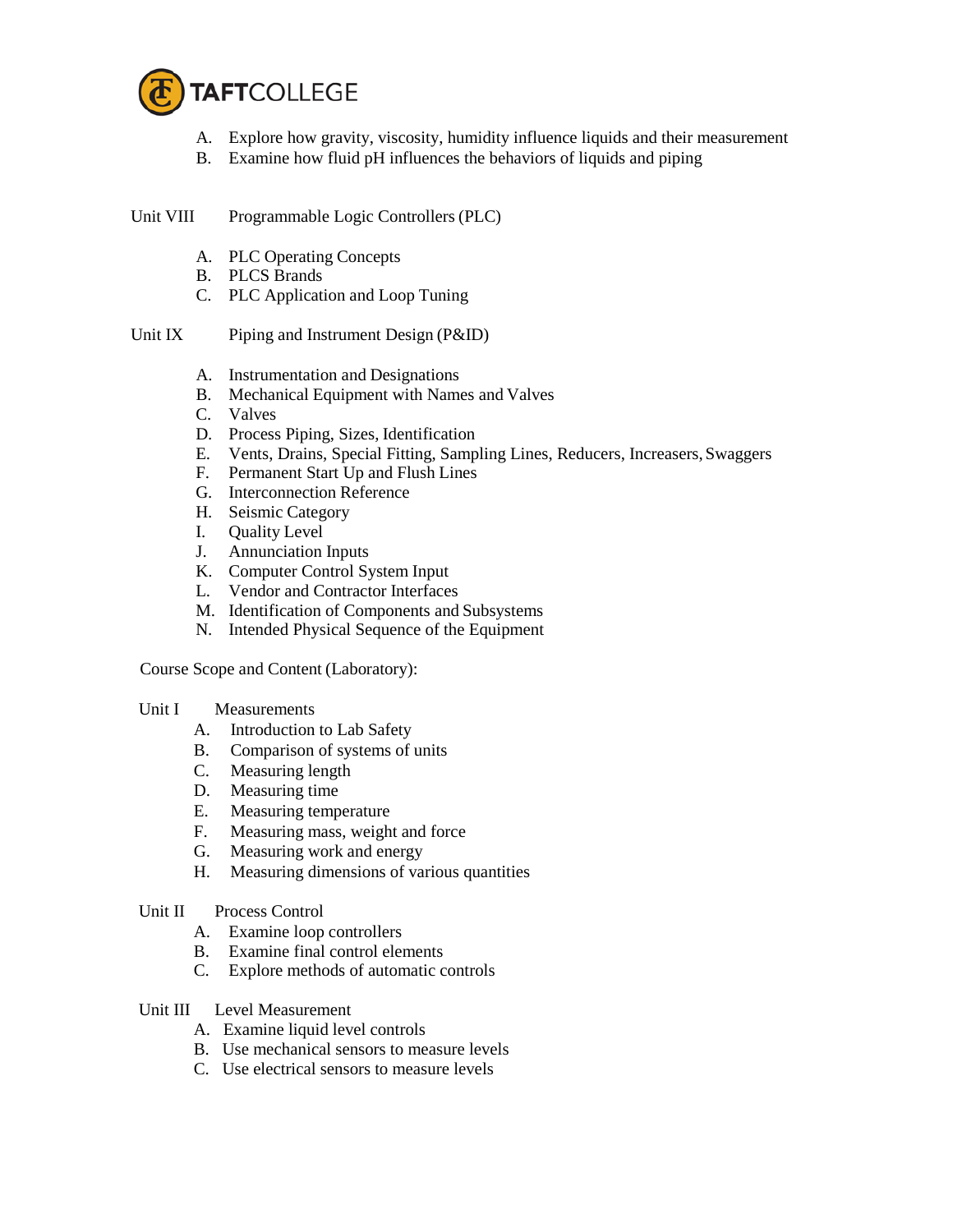

- Unit IV Basic Flow Measurement and Control
	- A. Use mechanical flow sensors and meters
	- B. Use electronic flow sensors and meters
- Unit V Basic Temperature Control
	- A. Use temperature sensors to monitor temperature
	- B. Use temperature transmitters to send temperature data
- Unit VI Gravity, Viscosity, Humidity and pH
	- A. Measure Specific Gravity and Density
	- B. Measure Viscosity
	- C. Measure Humidity and Dew Point
	- D. Measure pH

Learning Activities Required Outside of Class:

The students in this class will spend a minimum of 5 hours per week outside of the regular class time doing the following:

- 1. Reading the required text and other background materials for class
- 2. Answering questions
- 3. Studying class materials and notes
- 4. Researching<br>5. Problem solv
- 5. Problem solving activities and exercises

Methods of Instruction:

- 1. Lecture
- 2. Hands-on demonstrations of instruments including field trips as needed
- 3. Group Activities
- 4. Guest Presentations
- 5. Laboratory Assignments

Methods of Evaluation:

- 1. Written assignments/reports
- 2. Exams and quizzes:
	- a. Multiple choice, true/false
	- b. Diagram matching
	- c. Read and generate charts used in oil industry
- 3. Participation
- 4. Individual and group exercises & projects
- 5. Practical Observation

Laboratory Category: Extensive Laboratory

Pre delivery criteria: All of the following criteria are met by this lab.

- 1. Curriculum development for each lab.
- 2. Published schedule of individual laboratory activities.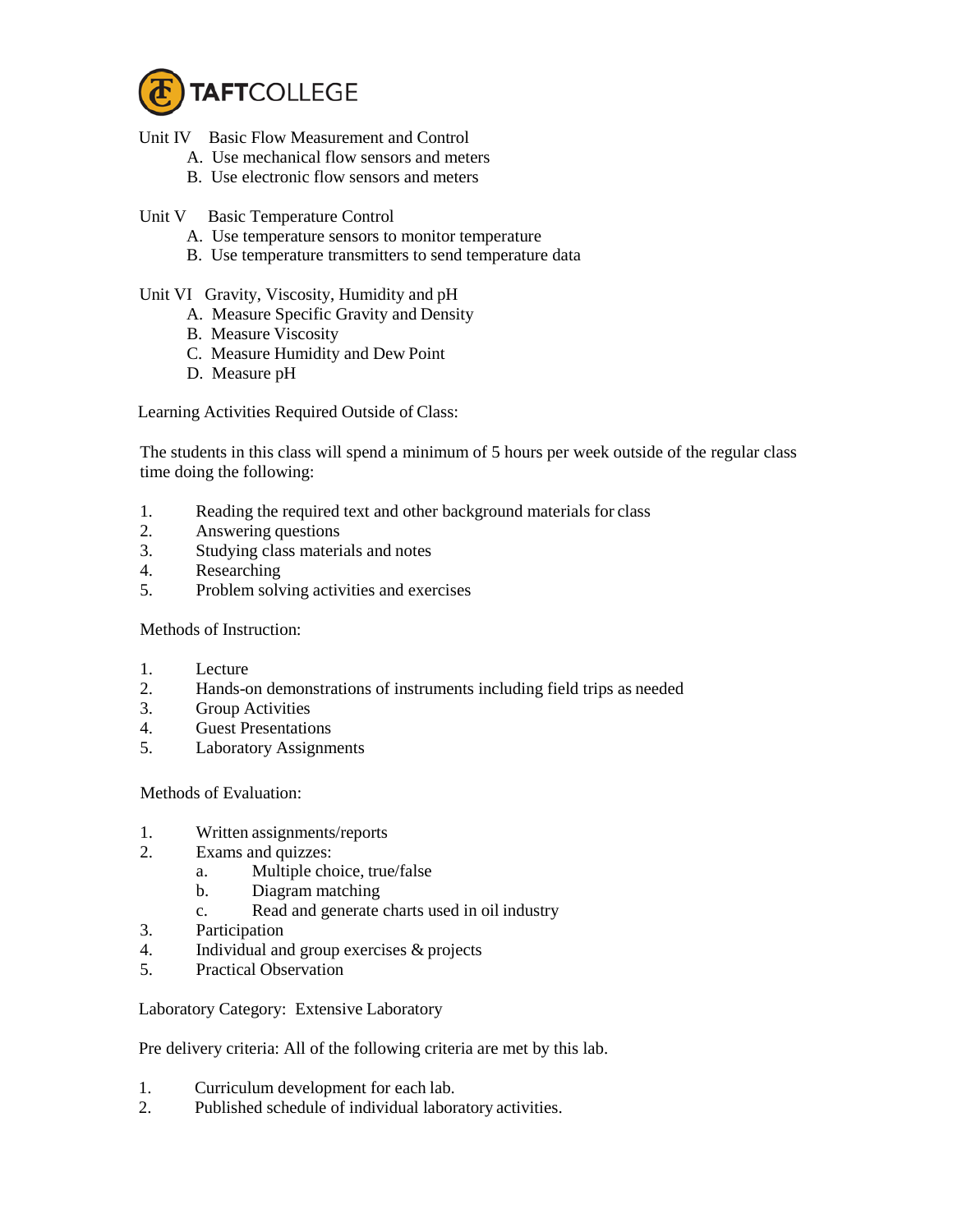

- 3. Published laboratory activity objectives.
- 4. Published methods of evaluation.
- 5. Supervision of equipment maintenance, laboratory setup, and acquisition of lab materials and supplies.

During laboratory activity of the laboratory: All of the following criteria are met by this lab.

- 1. Instructor is physically present in lab when students are performing lab activities.
- 2. Instructor is responsible for active facilitation of laboratory learning.
- 3. Instructor is responsible for active delivery of curriculum.
- 4. Instructor is required for safety and mentoring of lab activities.
- 5. Instructor is responsible for presentation of significant evaluation.

Post laboratory activity of the laboratory: All of the following criteria are met by this lab.

- 1. Instructor is responsible for personal evaluation of significant student outcomes (lab exercises, exams, practicals, notebooks, portfolios, etc.) that become a component of the student grade that cover the majority of lab exercises performed during the course.
- 2. Instructor is responsible for supervision of laboratory clean-up of equipment andmaterials.

Supplemental Data:

| TOP Code:                    | 093400: Electronics and Electric Techn |
|------------------------------|----------------------------------------|
| <b>SAM Priority Code:</b>    | C: Clearly Occupational                |
| <b>Distance Education:</b>   | Not Applicable                         |
| Funding Agency:              | Y: Not Applicable(funds not used)      |
| Program Status:              | 1: Program Applicable                  |
| Noncredit Category:          | Y: Not Applicable, Credit Course       |
| <b>Special Class Status:</b> | N: Course is not a special class       |
| <b>Basic Skills Status:</b>  | N: Course is not a basic skills course |
| Prior to College Level:      | Y: Not applicable                      |